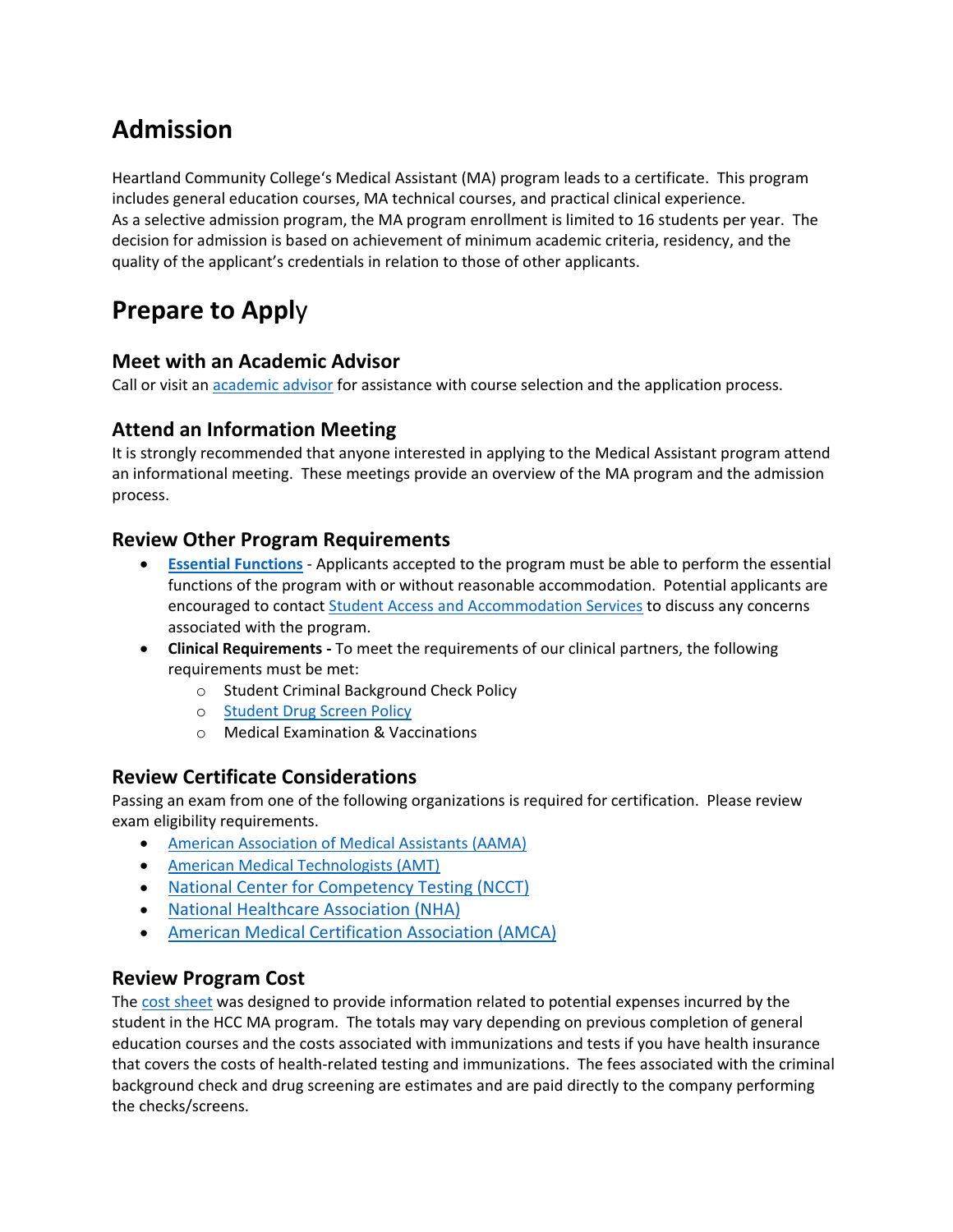## **Review MA Curriculum**

#### • **General Education Courses**

General Education courses may be completed prior to admission. If general education courses are not completed prior to admission, they must be completed with a "C" or better during the semester indicated in the [Curriculum Sequence.](https://www.heartland.edu/documents/hhs/ma/admissionInformation.pdf)

#### • **MA Courses**

The Medical Assistant classes begin each fall for those applicants accepted into the program and can be completed in two semesters. These courses are offered only at the Normal Campus during the day and must be taken in order as outline in the [Curriculum Sequence.](https://www.heartland.edu/documents/hhs/ma/admissionInformation.pdf)

#### • **Clinical Education Experiences**

Clinical Experience (Practicum) is completed off campus in various settings during the last 4 weeks of the final semester. Hours vary and can include day, evening, and/or weekend hours. Students will be required to complete 40 hours in a lab and 120 hours in a doctor's office or ambulatory care center.

## **Admission Requirements**

Medical Assistant student admission procedures and practices adhere to applicable laws, are nondiscriminatory, assure equal opportunity to all applicants, and are consistent with the Heartland Community College Equal Opportunity Statement. The MA program at Heartland Community College is a selective admission program.

The MA program enrollment is limited to 16 students per year. The decision for admission is based on successful completion of the program prerequisites, residency, and the quality of the applicant's credentials in relation to those of other applicants.

## **Placement Testing**

- Admission to the program requires the ability to enroll in BIOL 121. Placement at college level English OR Concurrent enrollment in ENGL 099/101
- Completion of MATH 087 (formerly MATH 092) is encouraged for those who place into it
- Applicants whose scores are below the levels required for MA program admission must successfully complete the course(s) needed to reach the above requirements before the documentation due date of May 15.

### **Residency**

- Applicants who are legal residents of Community College District #540 will be given preference for admission provided all admission criteria are met. Applicants will be required to show a driver's license or State of Illinois ID as proof of residency as part of the application process.
- Applicants who are granted the in-district tuition rate because they work in the district or have a parent or guardian who works in the district are not considered in-district applicants for selective admission programs.
- Out-of-district applicants will be considered for admission after all qualified and eligible indistrict applicants have been offered admission. Applicants with temporary visas will not be considered until all qualified and eligible in-district and out-of-district applicants have been offered admission. Learn more about [residency and District #540 boundaries.](https://www.heartland.edu/payingForCollege/cost/residency.html)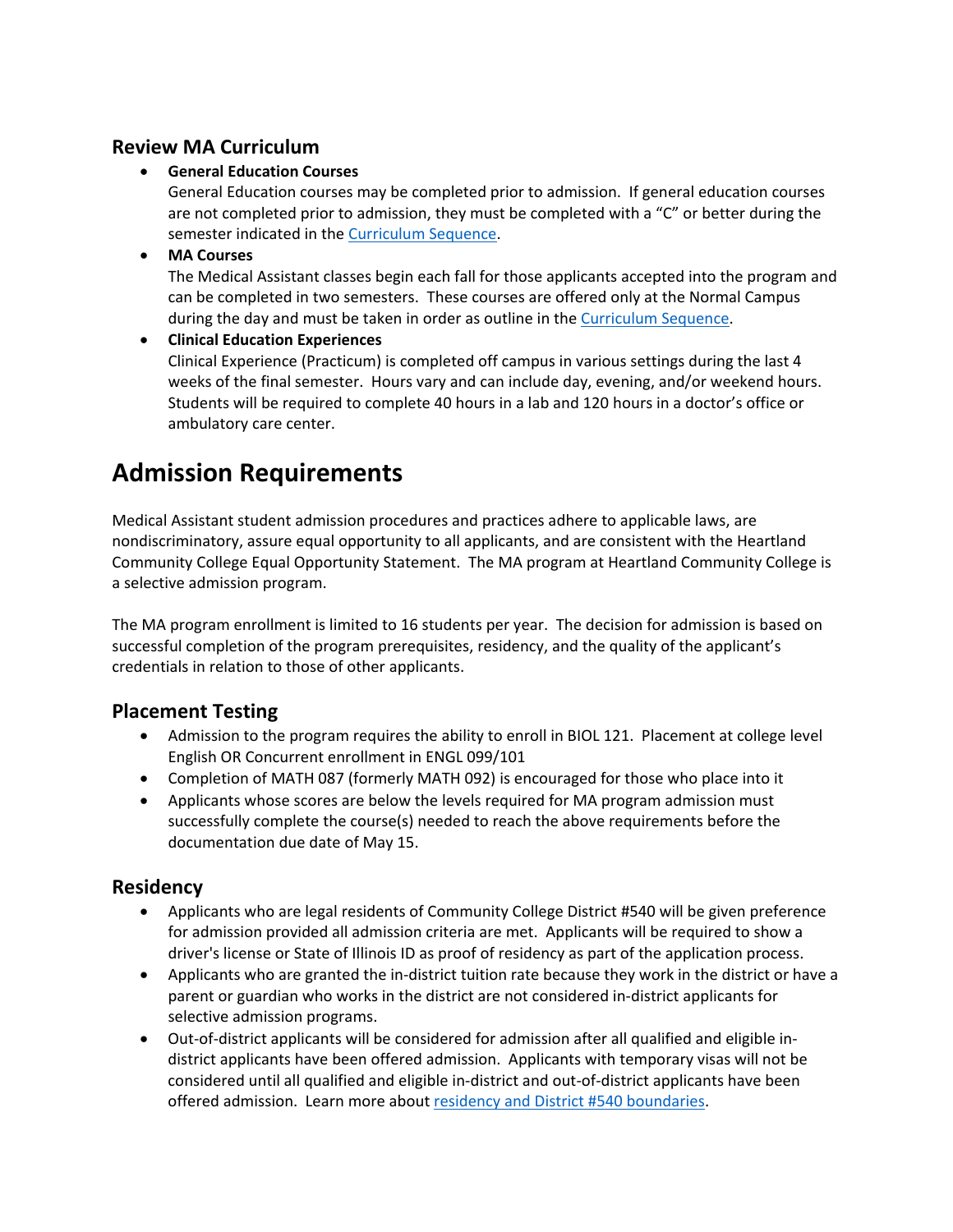## **How to Apply**

#### Step 1. [Apply to Heartland Community College](https://www.heartland.edu/application/index.html)

- Step 2. Apply to the Medical Assistant program. Application only available January 1 May 1
	- Application Dates
		- **Application opens: January 1**
		- **Application due: May 1**
		- **Documentation due: May 15**
	- Submit the following required documentation
		- MA Application PLEASE NOTE: *Firefox is the suggested browser for completing the application documentation*
		- **Official copies of transcripts from college where general education classes were** completed
		- **Photocopy of driver's license or State ID**
		- \*\**Applications may be reopened at a later date if seats remain available.*

### **Transfer Students**

Students with credits from another medical assistant program may apply. MA credits will be evaluated on a course-by-course basis. All other credits are subject to Heartland Community College's transfer policy. Transfers will be admitted as space permits after regular admission and re-entry students. The following materials must be submitted.

- Letter requesting transfer into the HCC MA program
- Heartland Community College [application](https://www.heartland.edu/application/index.html) for admission
- Official copies of all college and MA school transcripts
- Syllabus and detailed content outline of each MA course completed with a "C" or better

#### **Re-entry Students**

Please see HCC MA Program Handbook for readmission and re-entry criteria.

## **How are Applicants Selected**

All qualified applicants will be ranked, and the top 16 will be offered a seat.

In the event that a seat opens after the original top 16 have been offered, those applicants who were determined to be qualified but did not make the top 16 will be ranked, and the remaining seats will be filled. This process will continue until all seats are filled, until all qualified candidates have been exhausted, or until the program's mandatory orientation.

In case of a tie, the applicant with the highest GPA in the general education courses will begiven priority.